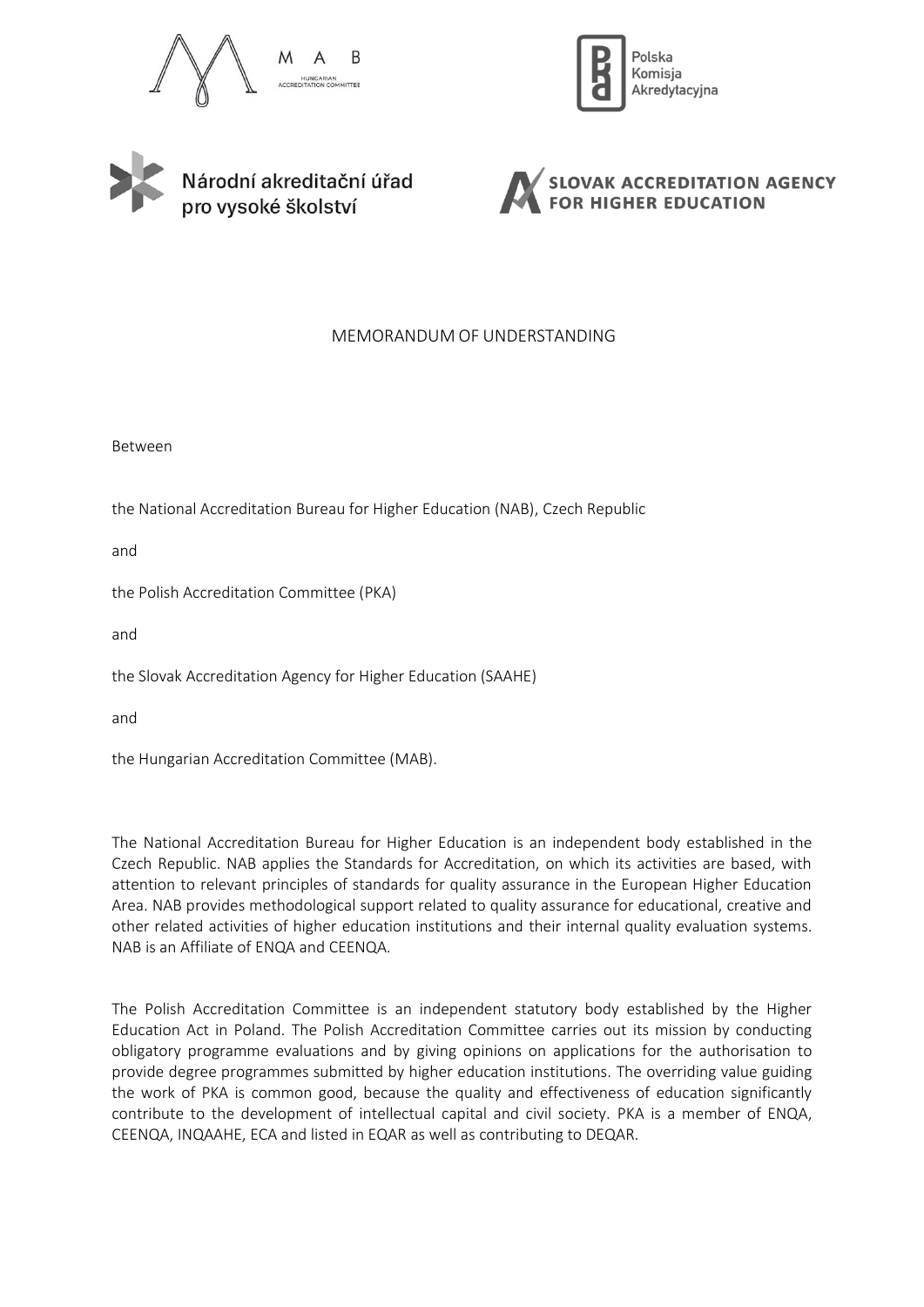The Slovak Accreditation Agency for Higher Education is a newly established public institution whose task is to perform external quality assurance activities in higher education in the Slovak Republic. The mission of the Agency is to contribute to enhancing the quality of higher education with the use of modern instruments following the European Standards and Guidelines for Quality Assurance in Higher Education (ESG). SAAHE is an Affiliate of ENQA.

………………………………………………………………………………………………………………………………………………………....

### and

The Hungarian Accreditation Committee is a national expert body for monitoring, safeguarding and evaluating the quality of teaching, scientific research and artistic activities in higher education. The MAB conducts ex ante evaluation of programmes, doctoral schools and institutions and ex post accreditation of doctoral schools and institutions. Ex ante evaluation of programmes includes issuing opinions on the national-level educational and learning outcome requirements (which are framework requirements for all degree programmes in Hungary and appear in a ministerial decree), and new programmes to be launched at institutions. The MAB is a member of ENQA, CEENQA and listed in EQAR while also contributing to DEQAR.

Recognising the importance of quality assurance and accreditation in the development and enhancement of higher education,

Mindful of each Party's achievements in the Higher Education field; and

Desiring to strengthen and broaden cooperation and mutual assistance in the provision of the quality of higher education in their respective countries in accordance with the principle of equality and mutual benefit;

Have reached the following understanding *inter alia*:

### CLAUSE 1

The Parties enter into this Memorandum to foster the achievement of their strategic objectives. The basic objective of the cooperation is that the Parties use their theoretical and practical knowledge base and network of relationships for their joint professional objectives.

### CLAUSE 2

The Parties aim for expert cooperation, in particular, the participation of experts in each other's procedures. All Parties undertake to provide an opportunity for participation in institutional and programme evaluation procedures.

### CLAUSE 3

The Parties mutually delegate and welcome experts to aim supporting the professional work of the organizations. Further objectives of the Parties are to enhance the international presence, as part of mutual information exchange and cooperation.

### CLAUSE 4

The Parties agree to establish and develop cooperation in quality assurance and accreditation with the aim of advancing the development and enhancement of higher education. The Parties aim to work to reach an understanding of each other's approach to assuring quality in higher education, and the respective systems in place.